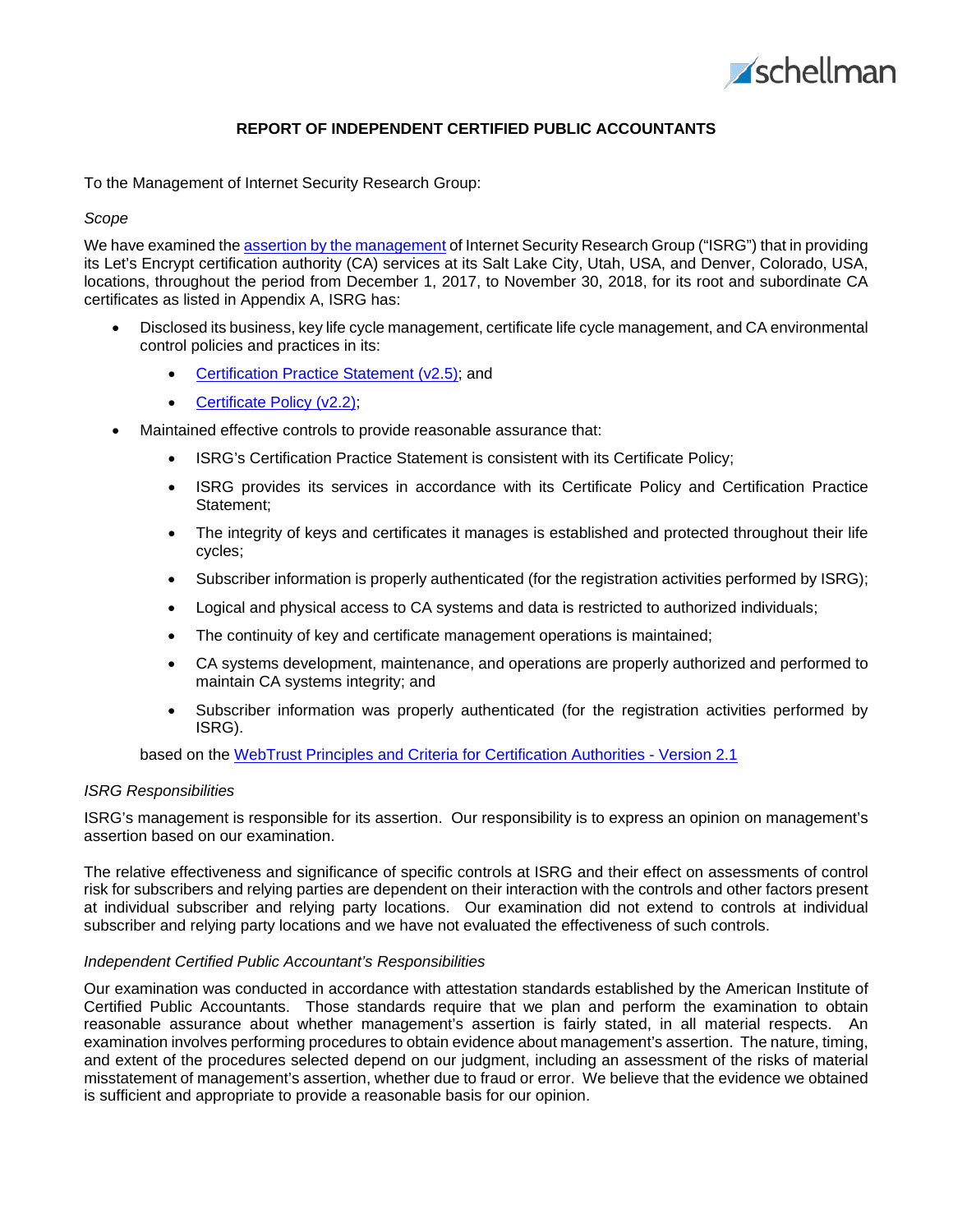#### *Inherent Limitations*

Because of the nature and inherent limitations of controls, ISRG's ability to meet the aforementioned criteria may be affected. For example, controls may not prevent, or detect and correct, error, fraud, unauthorized access to systems and information, or failure to comply with internal and external policies or requirements. Also, the projection of any conclusions based on our findings to future periods is subject to the risk that changes may alter the validity of such conclusions.

### *Opinion*

In our opinion, management's assertion, as referred to above, is fairly stated, in all material respects.

This report does not include any representation as to the quality of ISRG's services other than its CA operations at its Salt Lake City, Utah, USA, and Denver, Colorado, USA, locations, nor the suitability of any of ISRG's services for any customer's intended purpose.

ISRG's use of the WebTrust for Certification Authorities Seal constitutes a symbolic representation of the contents of this report and it is not intended, nor should it be construed, to update this report or provide any additional assurance.

SCHELLMAN & COMPANY, LLC

Schellman & Company, LLC Certified Public Accountants 4010 W Boy Scout Blvd, Suite 600 Tampa, FL 33607 January 8, 2019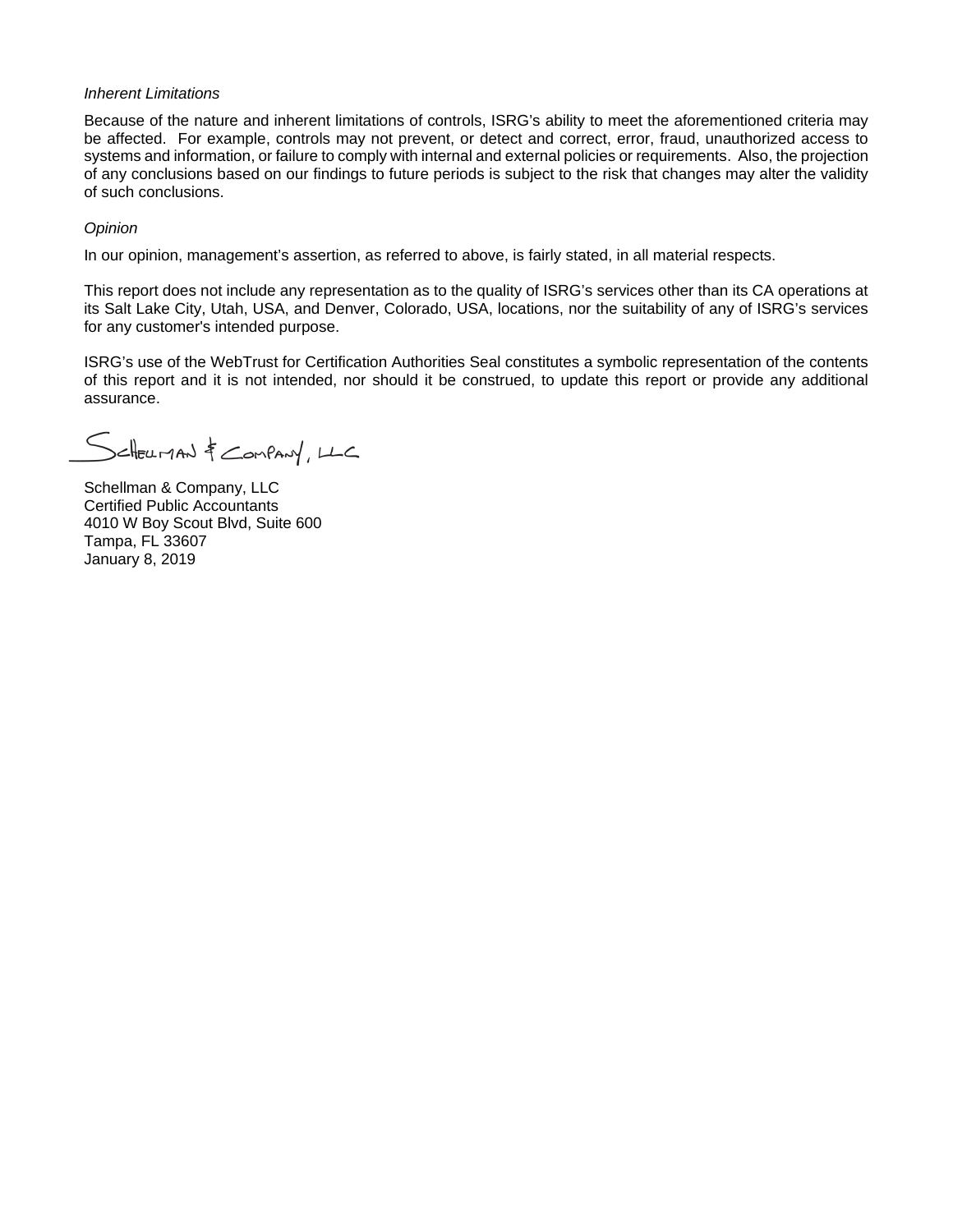

### <span id="page-2-0"></span>**ASSERTION OF MANAGEMENT AS TO ITS DISCLOSURE OF ITS PRACTICES AND ITS CONTROLS OVER ITS CERTIFICATION AUTHORITY OPERATIONS DURING THE PERIOD DECEMBER 1, 2017, TO NOVEMBER 30, 2018**

## January 8, 2019

Internet Security Research Group ("ISRG") operates the Certification Authority (CA) services known as Let's Encrypt and provides the following CA services:

- Subscriber registration
- Certificate issuance
- Certificate distribution
- Certificate revocation
- Certificate validation

The management of ISRG is responsible for establishing and maintaining effective controls over its CA operations, including its CA business practices disclosure on its website, CA business practices management, CA environmental controls, CA key lifecycle management controls, and certificate lifecycle management controls. These controls contain monitoring mechanisms, and actions are taken to correct deficiencies identified.

There are inherent limitations in any controls, including the possibility of human error and the circumvention or overriding of controls. Accordingly, even effective controls can provide only reasonable assurance with respect to ISRG's CA operations. Furthermore because of changes in conditions, the effectiveness of controls may vary over time.

ISRG management has assessed its disclosures of its certificate practices and controls over its CA services. Based on that assessment, in ISRG management's opinion, in providing its CA services at its Salt Lake City, Utah, USA, and Denver, Colorado, USA, locations, throughout the period from December 1, 2017, to November 30, 2018, ISRG has:

- Disclosed its business, key life cycle management, certificate life cycle management, and CA environmental control policies and practices in its:
	- [Certification Practice Statement \(v2.5\);](https://letsencrypt.org/documents/isrg-cps-v2.5/) and
	- [Certificate Policy \(v2.2\);](https://letsencrypt.org/documents/isrg-cp-v2.2/)
- Maintained effective controls to provide reasonable assurance that:
	- ISRG's Certification Practice Statement is consistent with its Certificate Policy;
	- ISRG provides its services in accordance with its Certificate Policy and Certification Practice Statement;
	- The integrity of keys and certificates it manages is established and protected throughout their life cycles;
	- Subscriber information is properly authenticated (for the registration activities performed by ISRG);
	- Logical and physical access to CA systems and data is restricted to authorized individuals;
	- The continuity of key and certificate management operations is maintained;
	- CA systems development, maintenance, and operations are properly authorized and performed to maintain CA systems integrity; and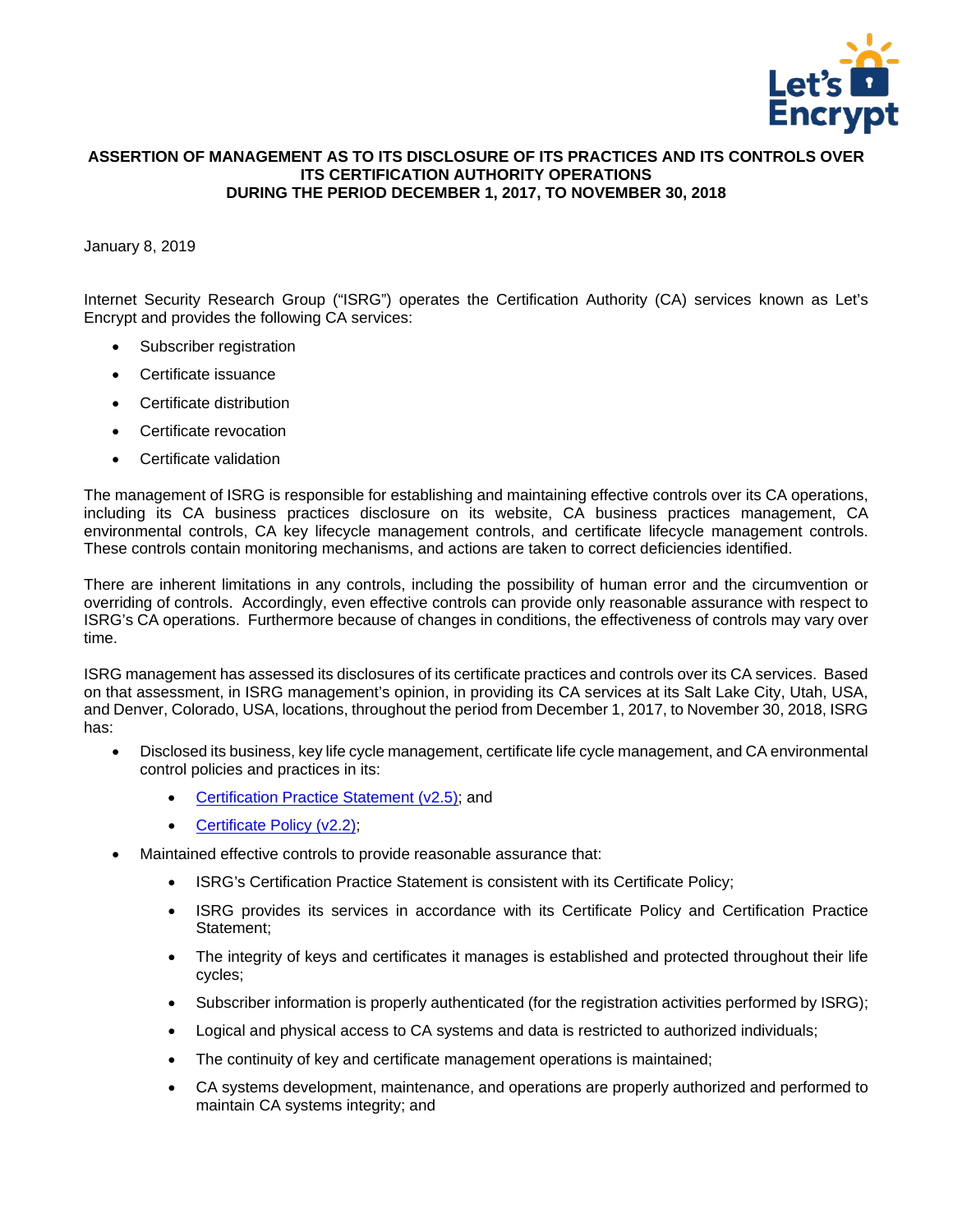• Subscriber information was properly authenticated (for the registration activities performed by ISRG).

based on the [WebTrust Principles and Criteria for Certification Authorities -](http://www.webtrust.org/principles-and-criteria/docs/item85228.pdf) Version 2.1, including the following:

# **CA Business Practices Disclosure**

- Certification Practice Statement
- Certificate Policy

# **CA Business Practices Management**

- Certificate Policy Management
- Certification Practice Statement Management
- CP and CPS Consistency

# **CA Environmental Controls**

- Security Management
- Asset Classification and Management
- Personnel Security
- Physical and Environmental Security
- Operations Management
- System Access Management
- Systems Development and Maintenance
- Disaster Recovery, Backups, and Business Continuity Management
- Monitoring and Compliance
- Audit Logging

# **CA Key Lifecycle Management Controls**

- CA Key Generation
- CA Key Storage, Backup, and Recovery
- CA Public Key Distribution
- CA Key Usage
- CA Key Archival and Destruction
- CA Key Destruction
- CA Key Compromise
- CA Cryptographic Hardware Life Cycle Management

# **Certificate Life Cycle Management Controls**

- Subscriber Registration
- Certificate Issuance
- Certificate Distribution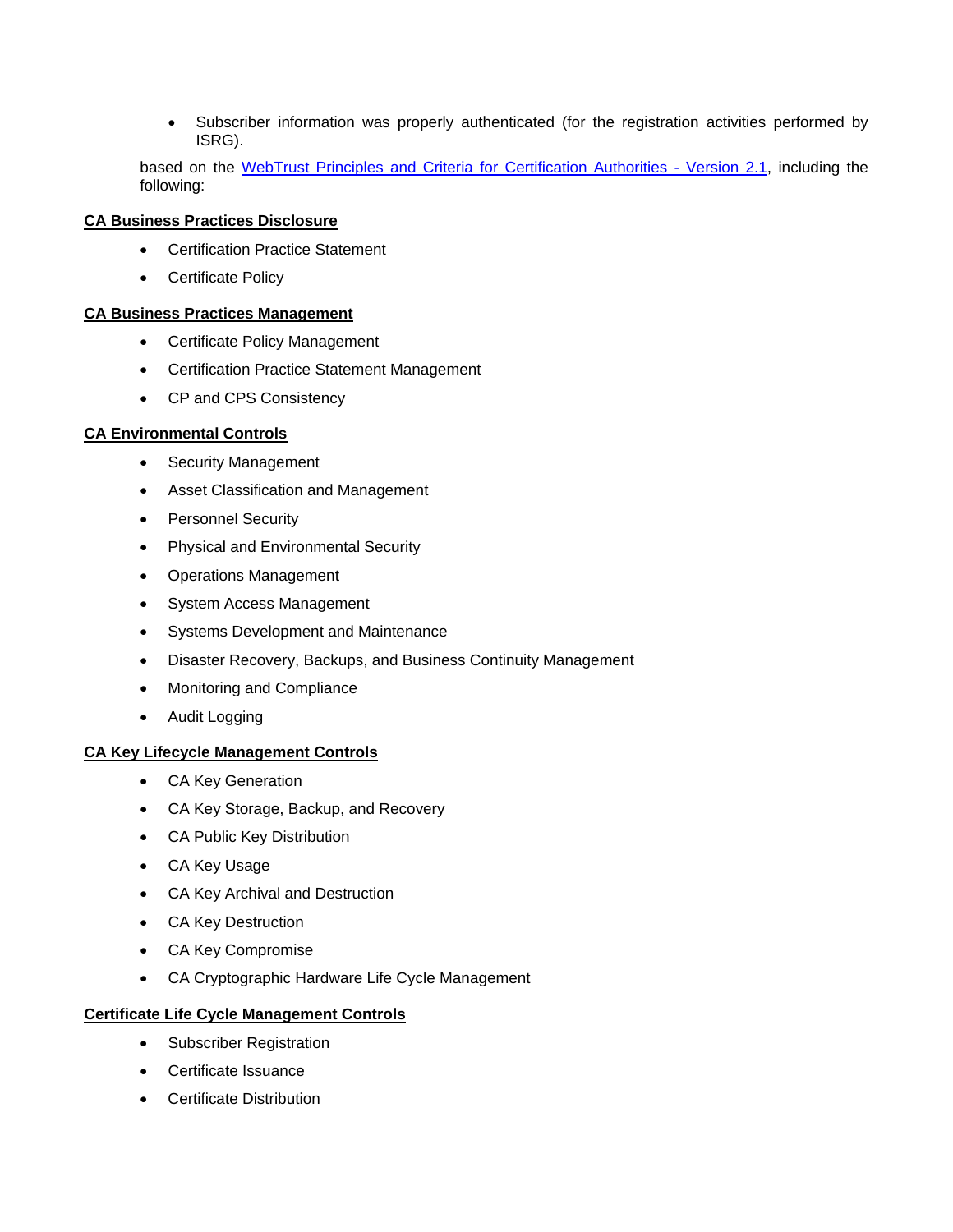- Certificate Revocation
- Certificate Validation

ISRG does not escrow its CA keys and does not provide subscriber key generation services, subscriber key management services, subscriber key storage and recovery services, integrated circuit card lifecycle management and certificate suspension services. Accordingly, our assertion does not extend to controls that would address those criteria.

Joshua Aas Executive Director Internet Security Research Group January 8, 2019